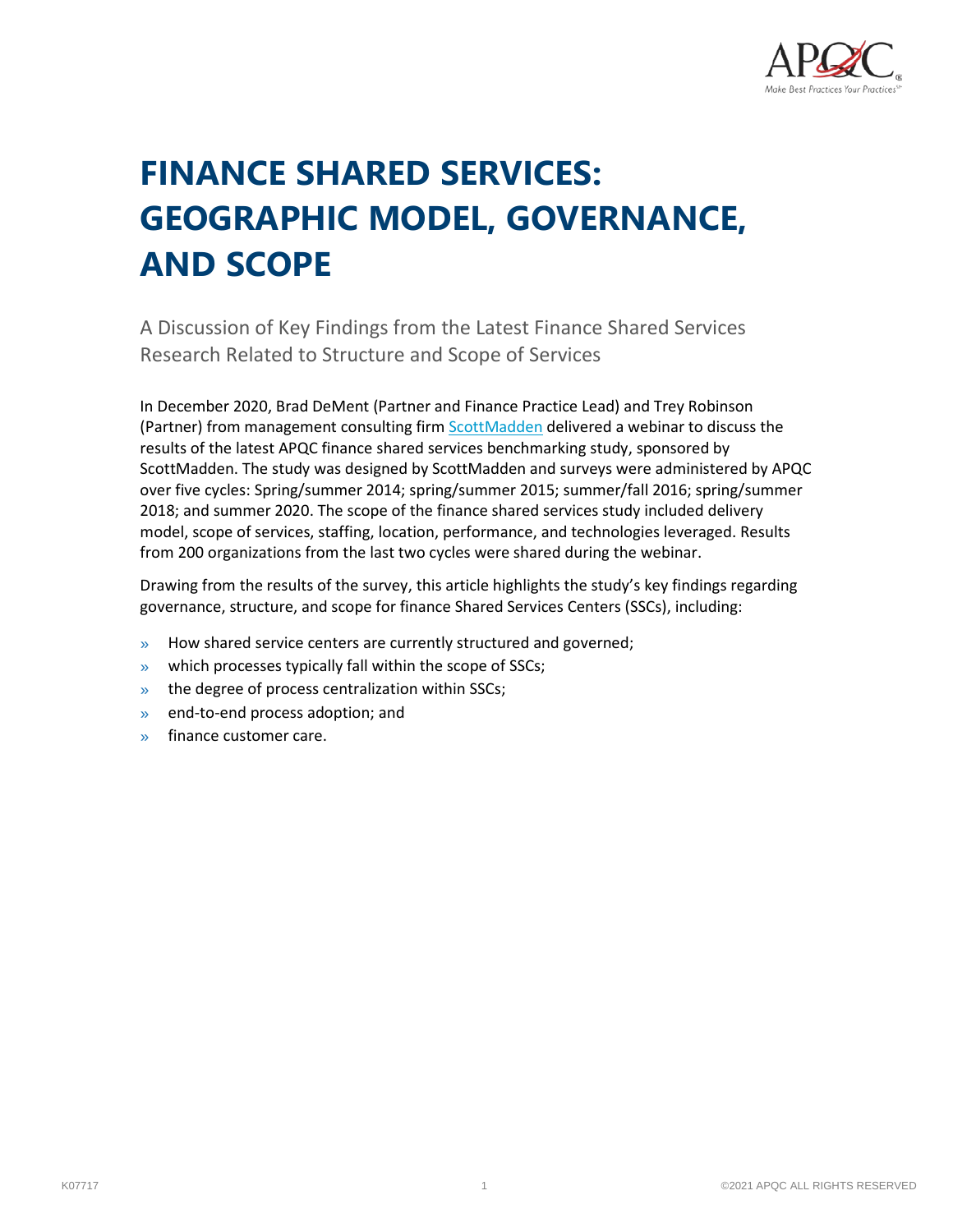### **Geographic Model and Governance**

A majority of organizations surveyed (53 percent) reported using a Global Business Services (GBS) model for finance shared services. Some of these organizations (24 percent) leverage a single global center that is physically located in one space, while others leverage regional centers with global management and integration (20 percent), or site/country-specific centers with global management and integration (9 percent). The remaining organizations leverage regional centers run independently (46 percent) or site/country-specific centers run locally (1 percent).



#### **Shared Services: Geographic Model**

A majority of SSCs (65 percent) report to a finance executive like the CFO, while about a quarter (24 percent) report to a multi-function shared services executive. DeMent said that 64 percent of respondents leverage the global process owner role, and about half leverage formal service level agreements to govern shared services.

### **Scope of Shared Services**

For many organizations, the scope of shared services includes high-volume, transactional processes like accounts payable, accounts receivable, and general accounting. DeMent also noted that processes related to Order-to-Cash (O2C) like collections and customer credit have been rising in the last year, possibly as the result of the COVID-19 pandemic (Figure 2). DeMent offered further insights related to this finding: "As companies dealt with the negative financial impacts from COVID-19 and became more cash-constrained, there was more emphasis placed on the O2C processes," said DeMent. "Customer credit analysis was flipped upside down as the risk of non-payment from historically sound customers changed and standard credit formulas quickly became meaningless. Collections staff worked overtime to cull overdue payments with increased pressure and implemented innovative tools to better predict payment behaviors and probabilities. Conversely, some industries that benefited with cash windfalls turned their attention to fixing lingering cash application bottlenecks."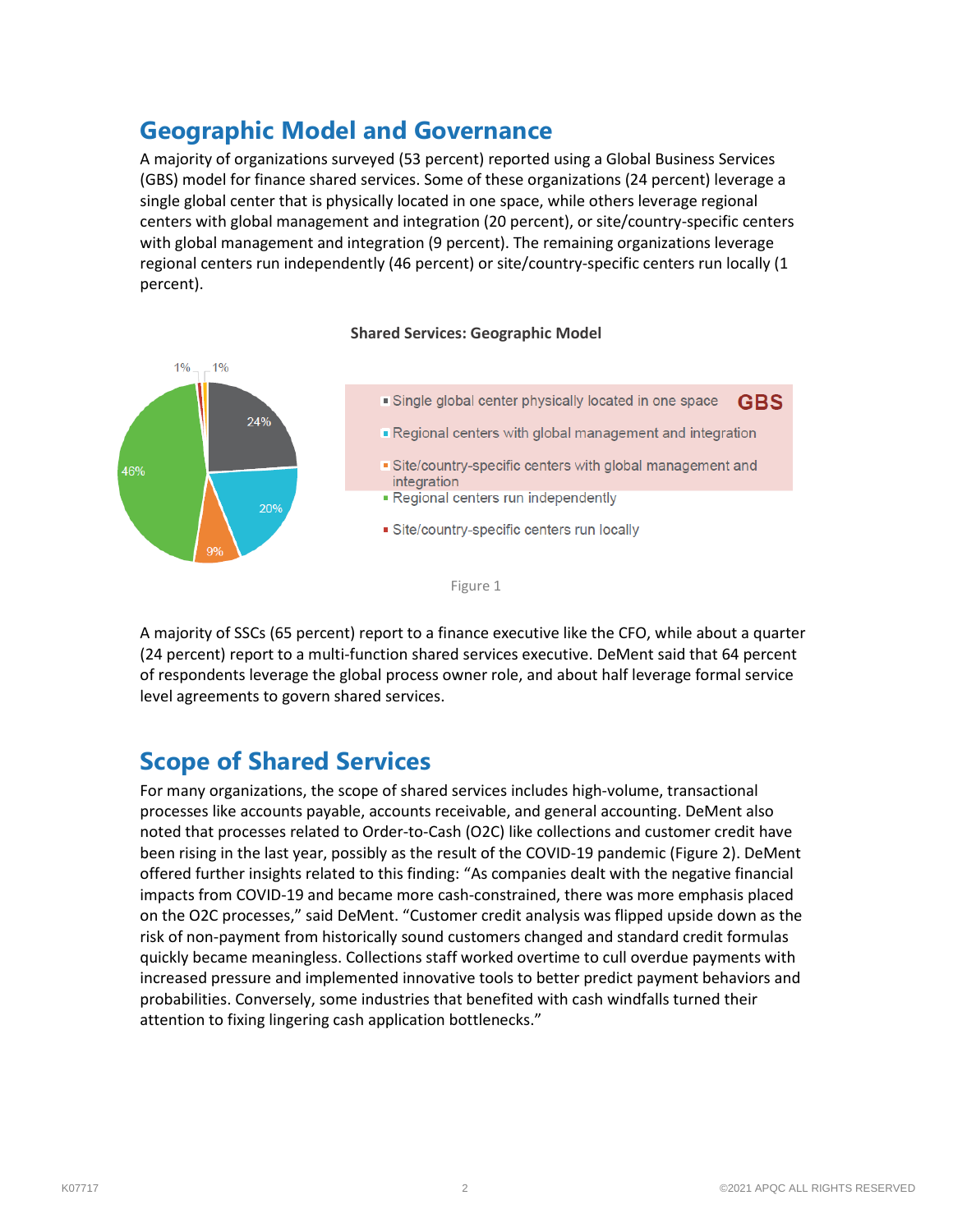#### **Which of the following processes are in-scope for your SSC?**



Figure 2

Organizations are increasingly outsourcing processes that are typically within the scope of shared services, including expense reimbursements (80 percent of respondents), general accounting (60 percent), accounts payable (58 percent), accounts receivable (51 percent) and collections (25 percent). Outsourcing these processes frees up time for SSCs to focus on providing more value-added services like planning/budgeting/forecasting (16 percent of respondents), performing due diligence (12 percent), and developing and managing pricing (6 percent).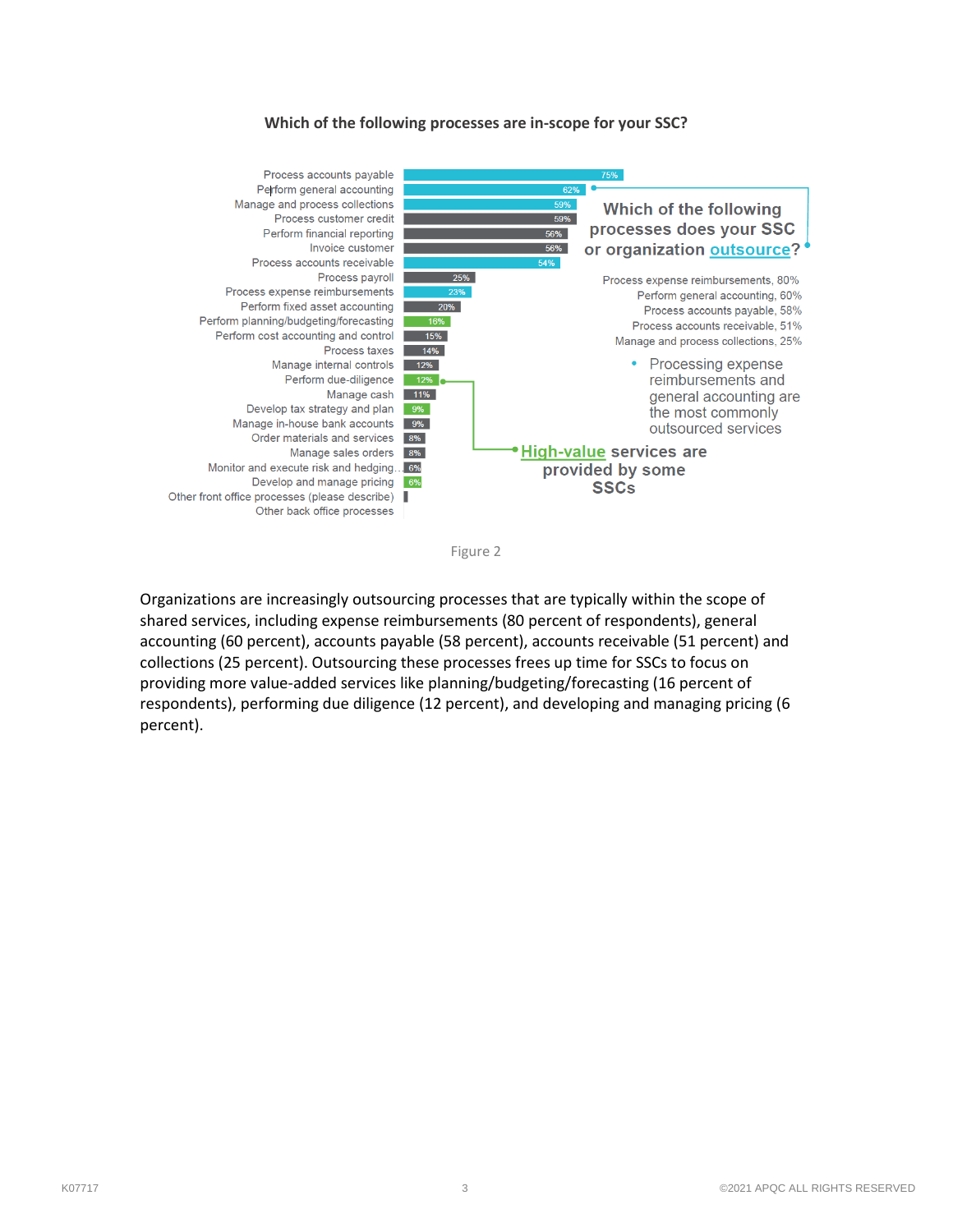### **Process Centralization**

Consistent with data from previous survey cycles, processes with the highest degree of global centralization include transactional processes like accounts payable (33 percent), general accounting (32 percent), and accounts receivable (29 percent; Figure 3). Although planning/budgeting/forecasting and processing taxes are the least standardized processes for SSCs, DeMent said that global centralization has increased for these processes relative to previous years.

DeMent offered some further insights related to the study findings on process centralization: "Centralization followed by standardization and automation has historically delivered savings of 25 percent to 35 percent of administrative cost―More in GBS models that take advantage of labor arbitrage in low-cost locations," said DeMent. "Once CFOs witness this reality from peers or competitors, it's hard to unsee. However, the pandemic has fast tracked the speculation of whether or not SSCs and global hubs could thrive in Work-From-Home (WFH) models. The mantra has now become 'centrally-governed' versus 'centrally-located. The traditional 'model' is being tested, and thus far passed. Even so, organizations are placing constraints on the WFH model (e.g., working within driving distance to the office) to hedge potential long-term negative effects of WFH, such as cultural and work relationship impacts."



#### **Process Centralization**

Globally Centralized ERegionalized EDecentralized ENot applicable Figure 3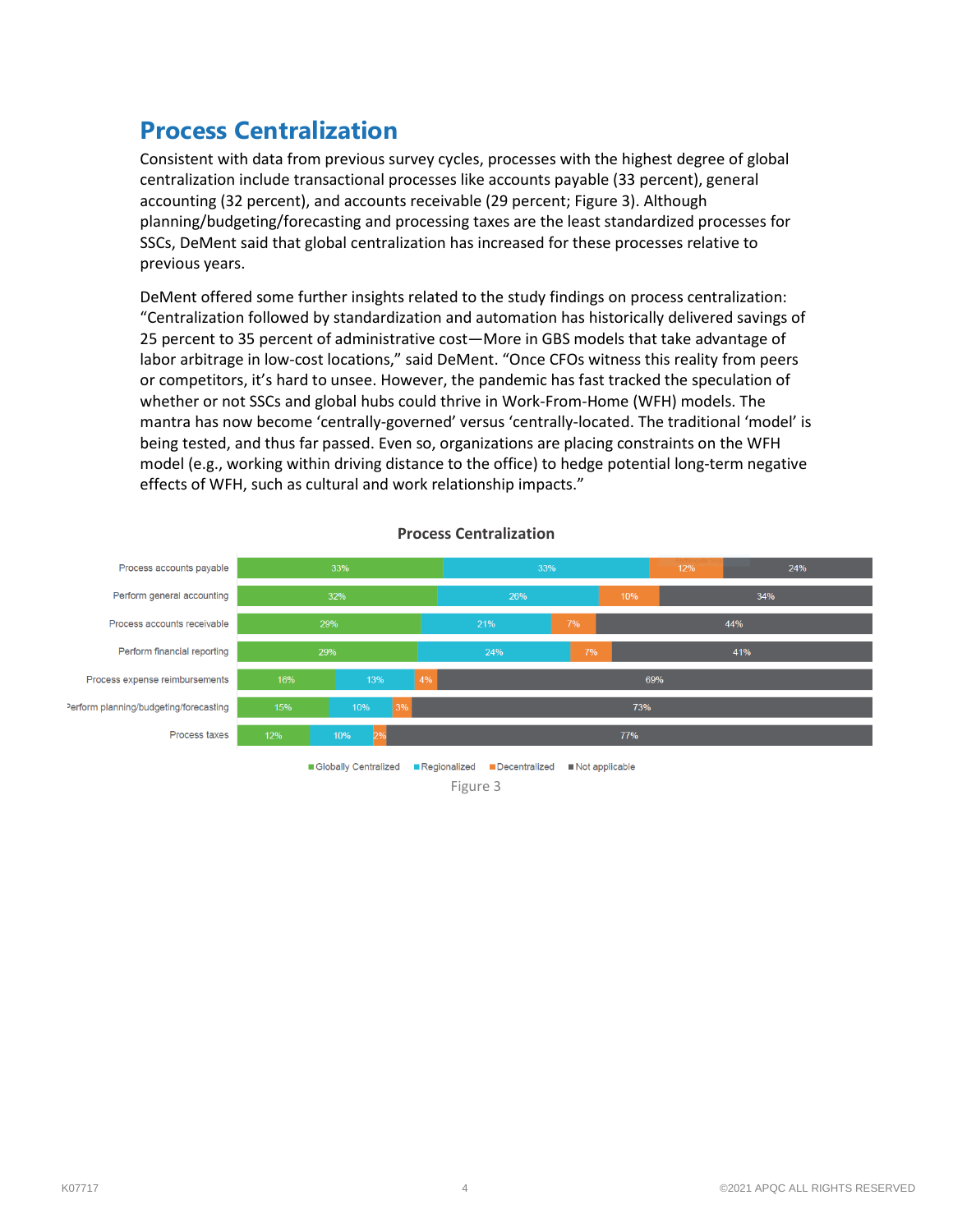### **End-to-End Process Adoption and Timing**

Most SSCs have adopted one or more end-to-end (E2E) processes, the most common of which are procure-to-pay and record-to-report. Both of these E2E processes have become more common in SSCs than they were four years ago (Figure 4). Order-to-cash has remained relatively stable, which DeMent said is likely because the process is harder to organize and spans more departments.



**Which of the following end-to-end processes are in-scope for your shared services center?**

A majority of organizations implement E2E processes like record-to-report and order-to-cash either before or at the same time as a shared services implementation (Figure 5). DeMent noted that many organizations are aligning procure to pay even outside the context of an SSC through governance or hard line reporting.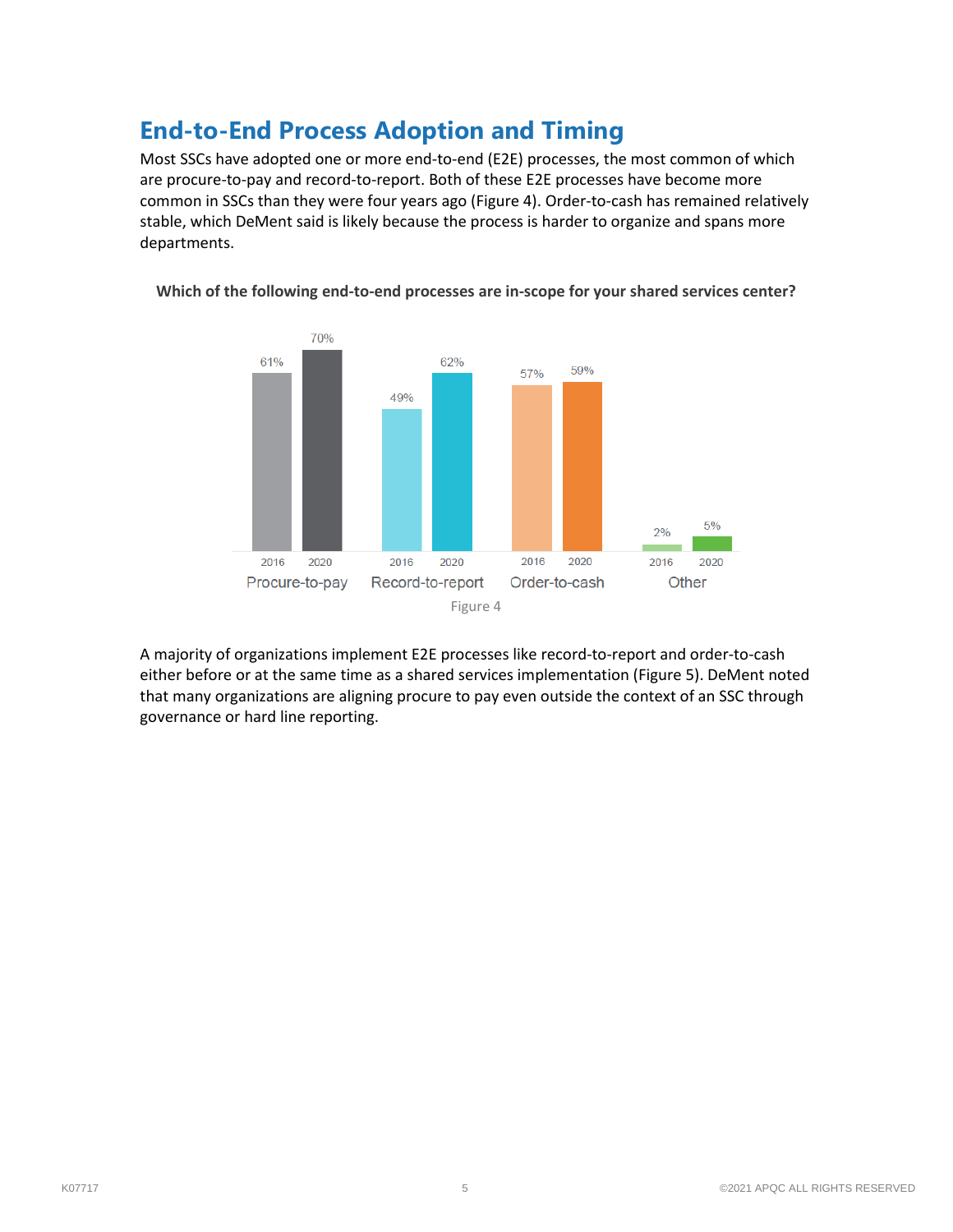

#### **Did you implement E2E processes before, during, or after shared services implementation?**

### **Finance Customer Care**

A large majority of organizations (86 percent) reported that questions from employees, contractors, vendors, or other internal and external finance customers are channeled to a dedicated group of finance employees. In top-quartile organizations, nearly a quarter of finance employees (22 percent) are dedicated to addressing and resolving these customer care inquiries through a formal 'problem desk' or customer care center (Figure 6). DeMent recommends dedicated customer service channels for any SSC that does not yet have them to ensure that customer inquiries can be appropriately triaged and tracked in a standardized way. Organizations in the top quartile that leverage these structures have a first-contact resolution rate of 85 percent, nearly ten percent higher than the bottom quartile (76 percent).

#### **Total number of finance employees dedicated to 'problem desk' or 'customer care' inquiries as a percentage of finance shared services center employees**